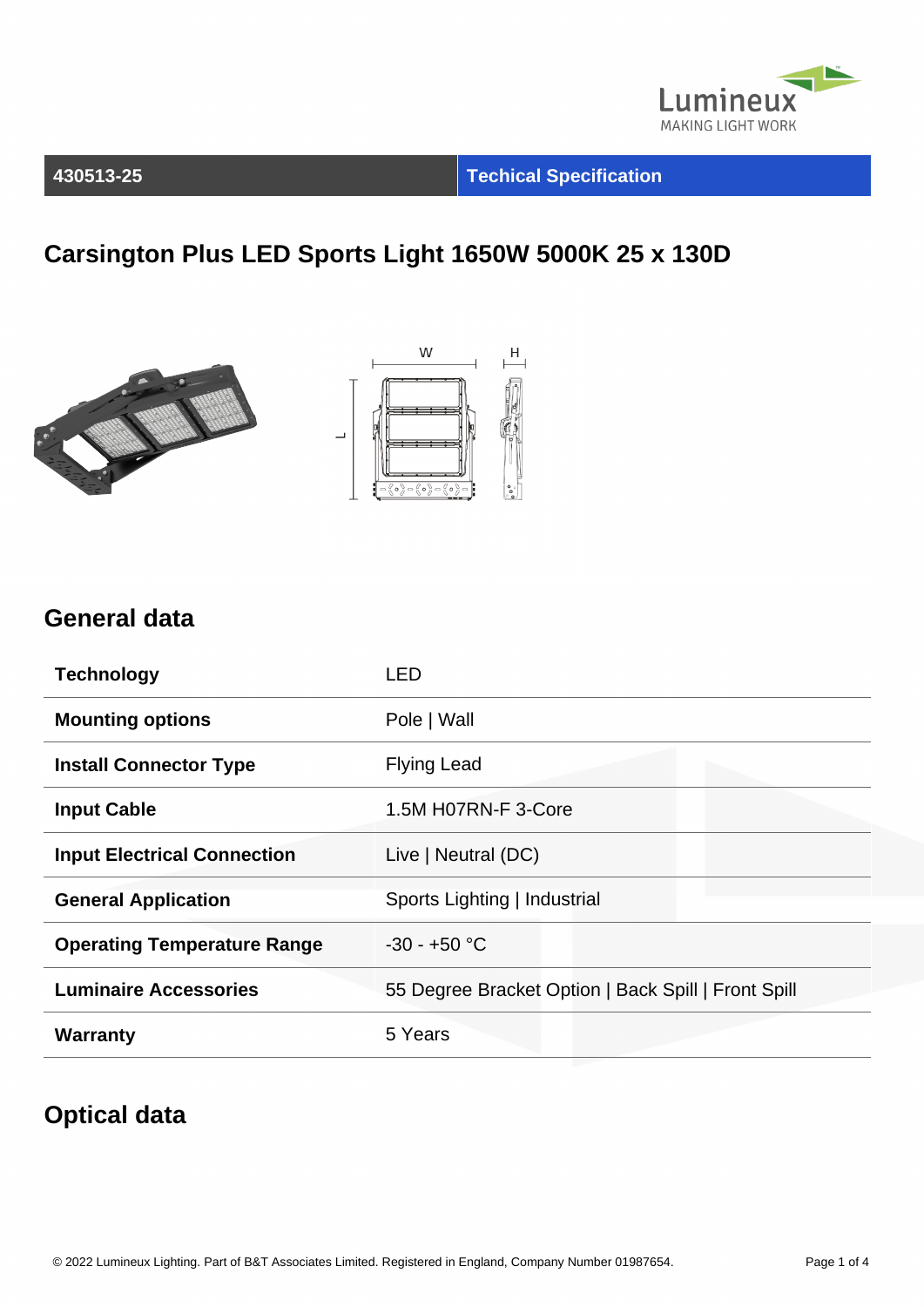| <b>LED Manufacturer / Type</b>                         | Lightning       |
|--------------------------------------------------------|-----------------|
| <b>LED Type</b>                                        | <b>SMD 5050</b> |
| <b>Fixture Luminous Flux +/-10%</b>                    | 218000 lm       |
| <b>Luminaire Efficacy @4000K</b>                       | 132 Im/W        |
| <b>Colour Temperature</b>                              | 5000 K          |
| <b>CRI</b>                                             | 70 Ra           |
| <b>Colour Consistency</b>                              | 5 SDCM          |
| <b>Beam Angle</b>                                      | 25 x 130 °      |
| <b>Optics</b>                                          | <b>Yes</b>      |
| <b>Photometry Available Tested @</b><br>$25^{\circ}$ C | <b>Yes</b>      |

## **Electrical data**

| Wattage $+/-10%$                  | 1650 W              |
|-----------------------------------|---------------------|
| <b>Total power consumption</b>    | 1650 W              |
| <b>Mains voltage</b>              | 100-277   390-415 V |
| Lamp power factor                 | 0.96   0.95         |
| <b>Electrical protection</b>      | Class I             |
| <b>Driver Output</b>              | 268 V               |
| <b>Driver Output Current</b>      | 5250 mA             |
| <b>Control Gear Type CC or CV</b> | CC                  |
| <b>Dimmable</b>                   | <b>NO</b>           |
| <b>Driver Brand</b>               | Inventronics        |
| <b>Nominal Frequency</b>          | 50/60 Hz            |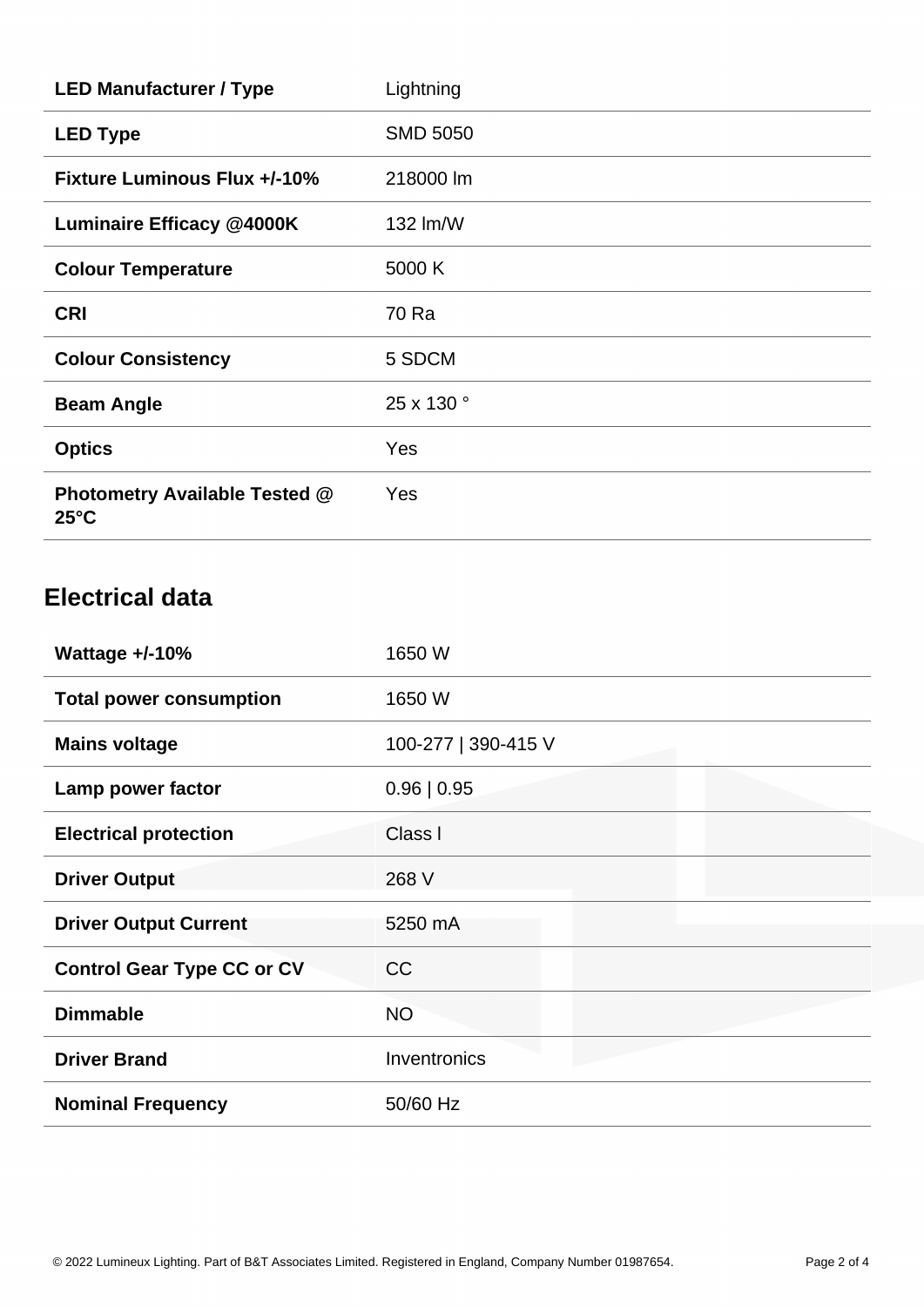### **Lifetime data**

| Lifespan L70 B50 $@25$ °C             | 102,000 Hrs |
|---------------------------------------|-------------|
| Lifespan L80 B20 $@25^\circ \text{C}$ | 77,000 Hrs  |
| Lifespan L90 B10 $@25$ °C             | 30,000 Hrs  |

## **Physical Data**

| <b>Housing Colour</b>         | <b>Black RAL9005</b>                                          |
|-------------------------------|---------------------------------------------------------------|
| <b>Body Material</b>          | Aluminium with AkzoNobel anti-corrosive powder coating        |
| <b>Driver Housing</b>         | Aluminium with AkzoNobel anti-corrosive powder coating        |
| <b>IP Rating</b>              | 66 IP                                                         |
| <b>IK Rating</b>              | 09 IK                                                         |
| <b>EPA Wind Rating</b>        | $0.082 \ @ 0^{\circ}$   0.102 $\ @ 10^{\circ}$ m <sup>2</sup> |
| <b>Diffuser Material</b>      | Polycarbonate                                                 |
| <b>Diffuser Finish</b>        | polycarbonate                                                 |
| <b>Nominal Product Length</b> | 791 mm                                                        |
| <b>Nominal Product Width</b>  | 673 mm                                                        |
| <b>Nominal Product Height</b> | 138 mm                                                        |
| Weight                        | 32 kg                                                         |

| <b>Single Packaging type</b> | Carton        |
|------------------------------|---------------|
| <b>Product EAN number</b>    | 5055379563071 |